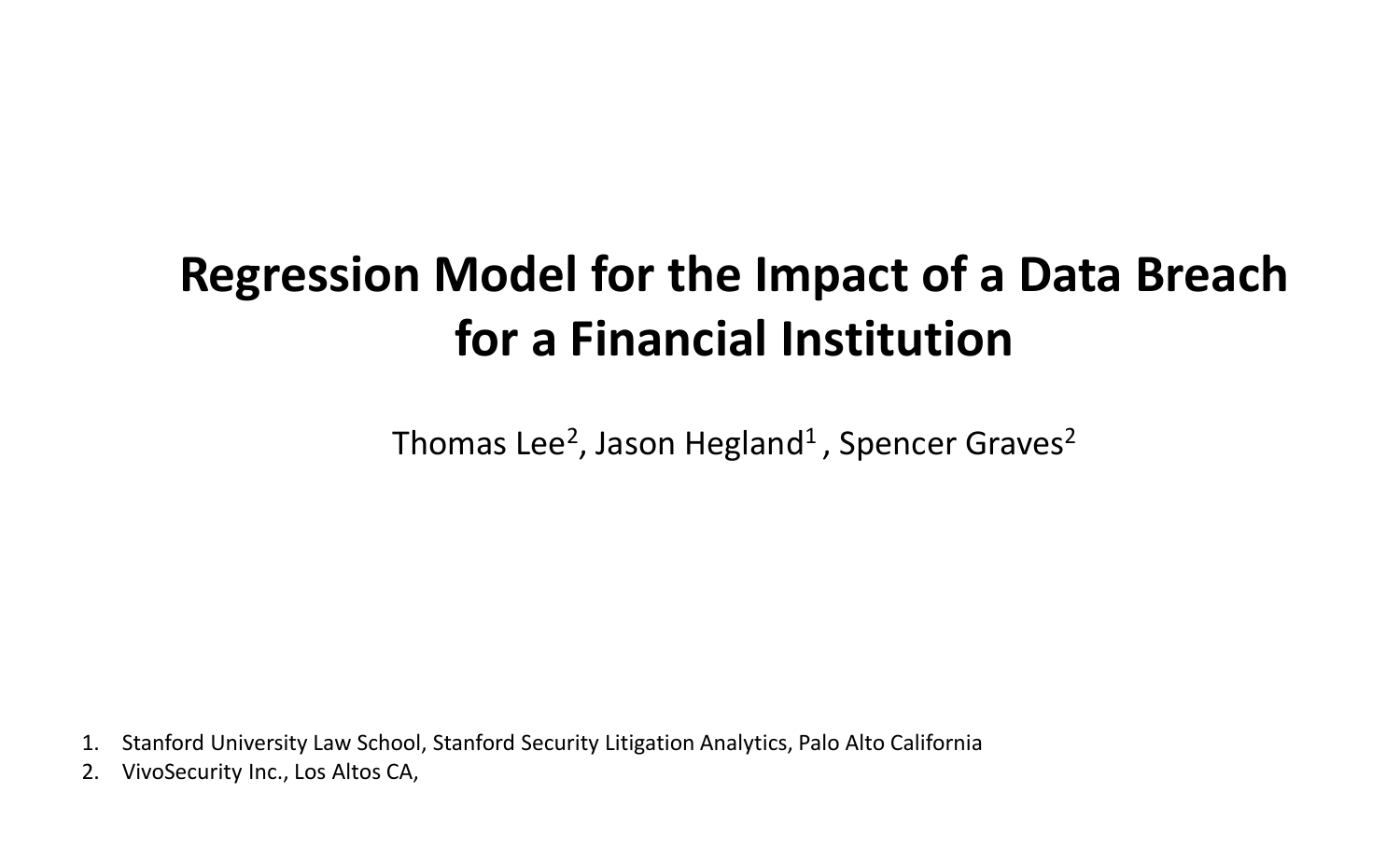### Introduction

- An impactful data breach is a tail event often addressed in scenario analysis using expert judgment.
- The questioner-studies, which are a fixed amount per record, are often used.
- We have performed a regression analysis to aid expert judgment.
- We find variables considered but eliminated, as well as variables retained provide insights to expert.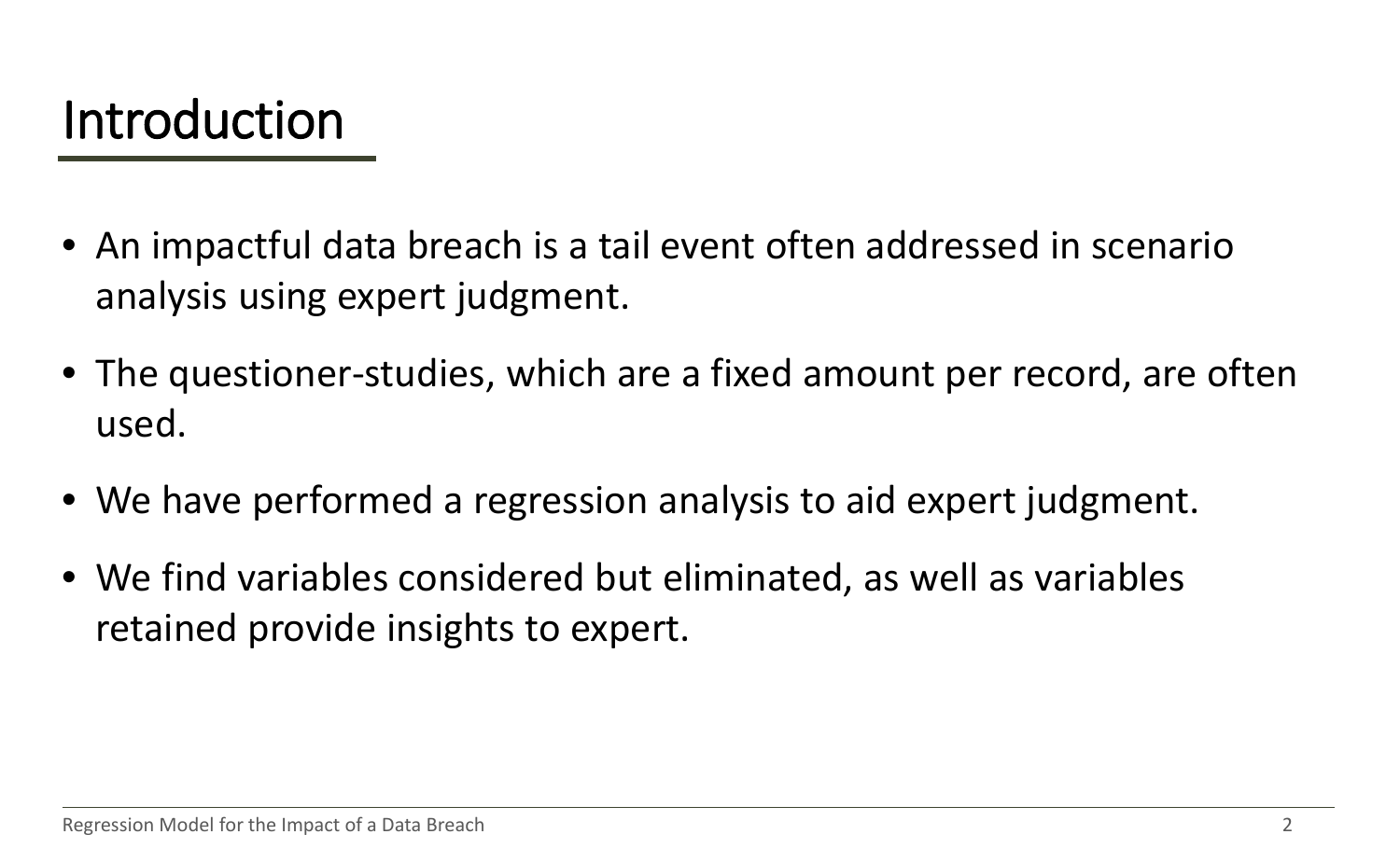# Sources & Methods

### Summary

#### **Sources**

| <b>Source</b>              | <b>Purpose</b>            |
|----------------------------|---------------------------|
| <b>Advisen</b>             | Principle source          |
|                            | Data breach cost          |
|                            | Lawsuit probability       |
| <b>EDGAR</b>               | Research cost in 10-K SEC |
|                            | filings                   |
| <b>California Attorney</b> | Comparison analysis       |
| General                    |                           |
| <b>Maryland Attorney</b>   | Comparison analysis.      |
| <b>General</b>             | Estimate total number of  |
|                            | data breaches             |
| <b>HHS</b>                 | Comparison analysis.      |
| <b>Interviews</b>          | Challenge assumptions     |

#### **Tools**

| <b>Tool</b>       | <b>Purpose</b>              |
|-------------------|-----------------------------|
| <b>SQL Server</b> | <b>Filtering</b>            |
|                   | Aggregation                 |
| <b>R-Studio</b>   | Modeling                    |
| Python            | <b>Additional variables</b> |
| <b>Excel</b>      | <b>Manual corrections</b>   |

#### **Process**

| <b>Step</b>            | <b>Purpose</b><br>Critica                              |
|------------------------|--------------------------------------------------------|
| <b>Data Correction</b> | <b>Created independent and</b><br>meaningful variables |
| <b>BMA</b>             | Screen many variables                                  |
| <b>LM</b>              | Final cost modeling<br><b>Establish SE</b>             |
| <b>GLM</b>             | Lawsuit Probability                                    |
| <b>Monte Carlo</b>     | Combine cost model with<br>lawsuit probability model   |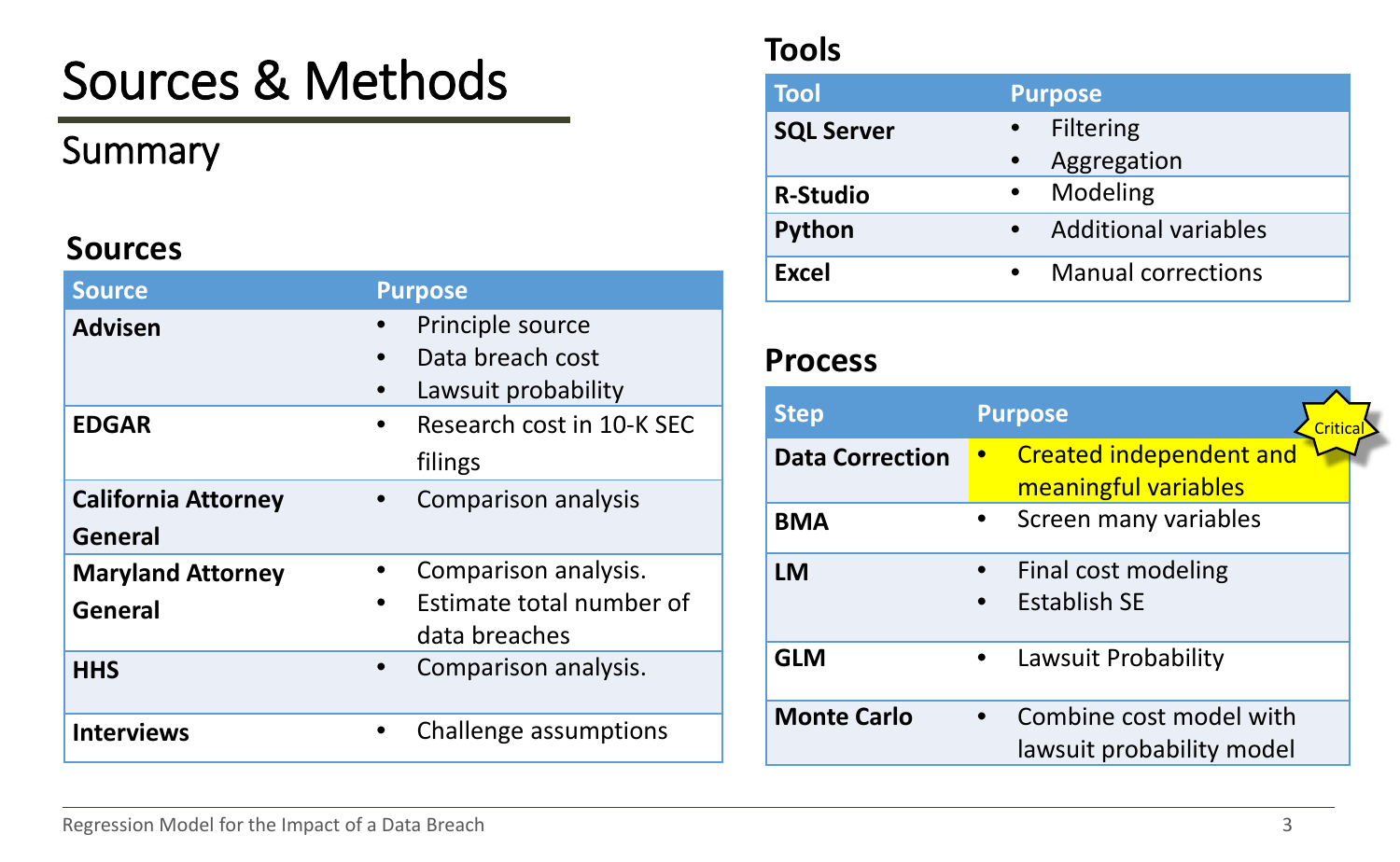## Establish Scope

Total Cost of PII Data Breach

- Impact from breach of PII that triggers legal reporting requirements:
	- PHI, PII, CHD, PFI
- Does not include:
	- Impact from intellectual property loss
	- Denial of services
	- Ransomware
	- Data corruption or loss
	- Fraud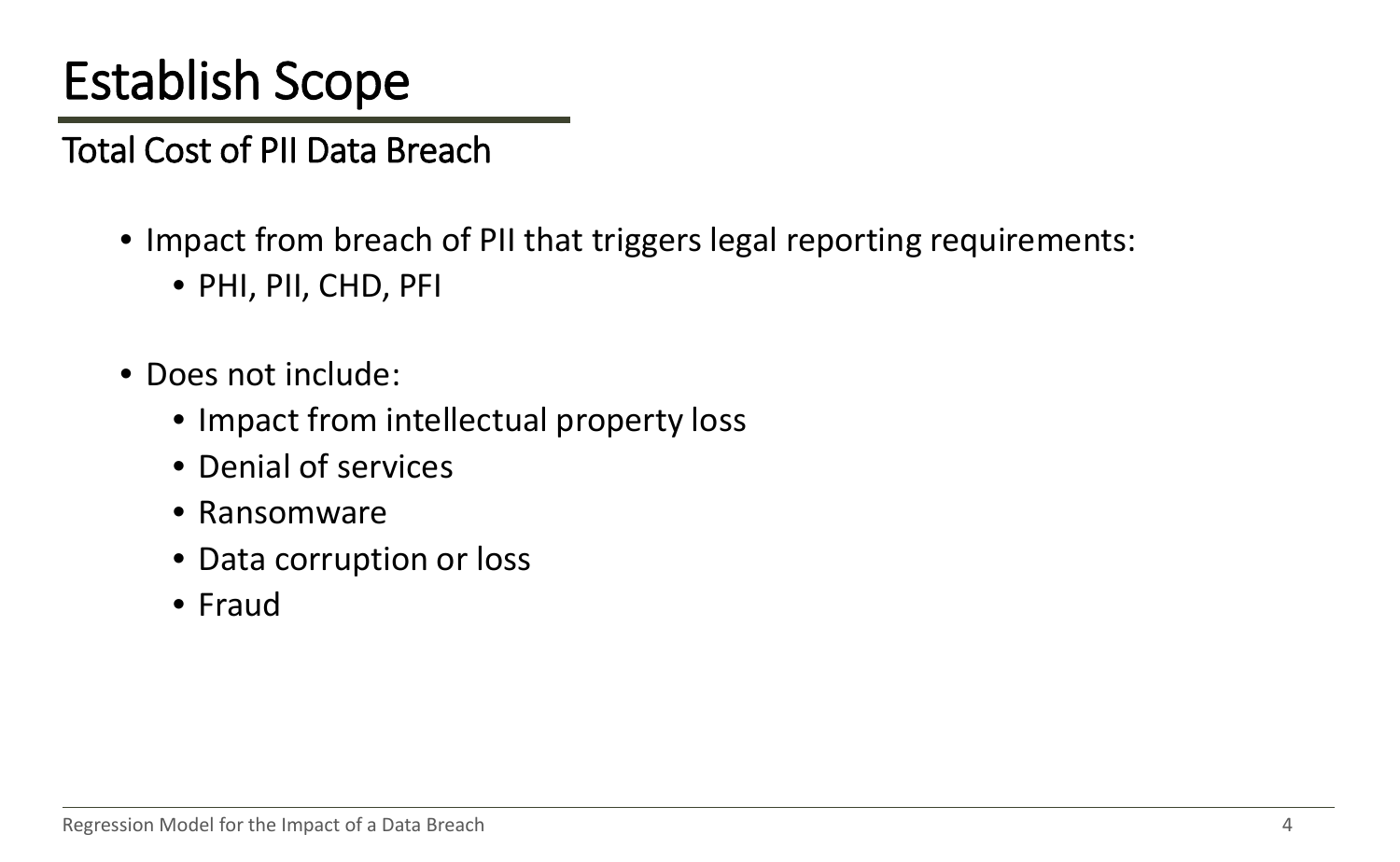### Total Cost of PII Data Breach

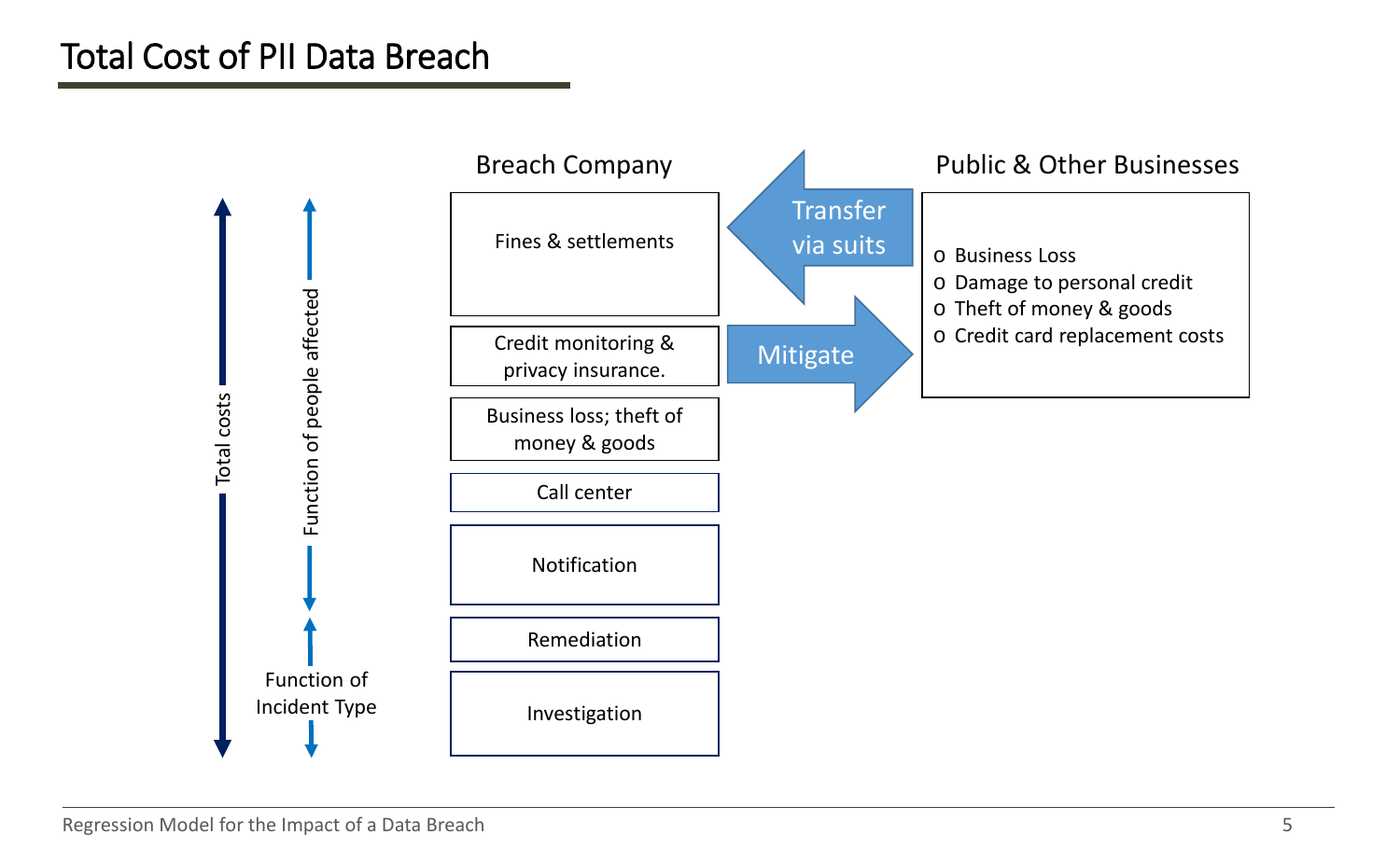# Suitability of Data

No Significant Size vs Frequency Bias

Characterization of Size vs Frequency, whole United States, based upon Maryland Attorney General

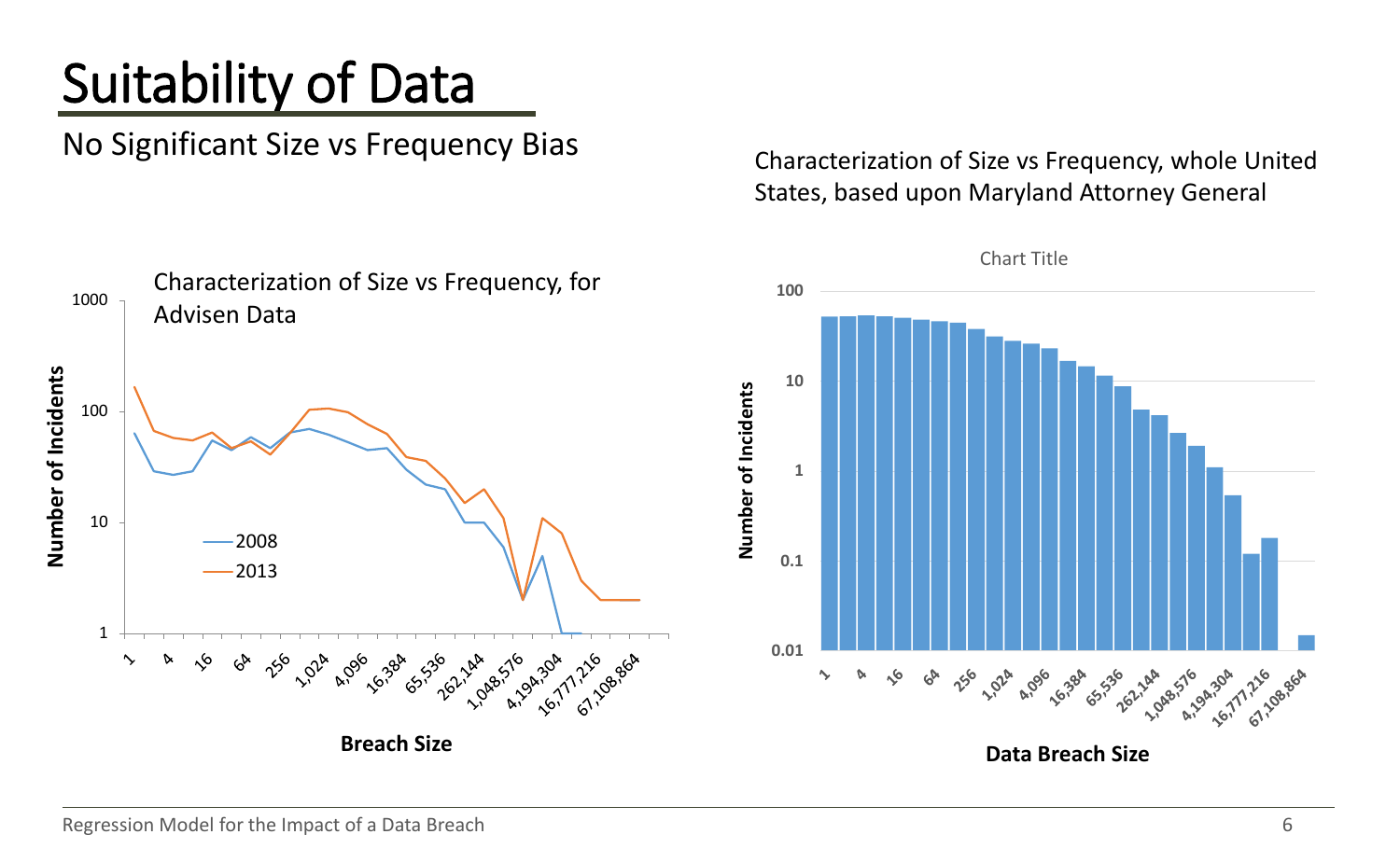#### **Maryland Breach Notices**Suitability of Data ▷ Year: 2018 (132) Data breaches are Significant drop in Incidents per Year increasing ▷ Year: 2017 (1080) Could Affect Lawsuit Probability ▷ Year: 2016 (792) Unexplained drop-off in 1800 **incidents** 400 ▷ Year: 2015 (482) 1600 350 **Incidents** 1400 300 **P** Year: 2014 (333) **Lawsuits** 1200 250 1000 ncidents **Incidents** 200 ▷ <u>Year</u> : (3) **Lawsuits** 800 150 600 100 400 50 200  $\Omega$  $\Omega$ 2000 2001 2002 2003 2004 2005 2006 2007 2008 2009 2010 2011 2012 2013 2014 2015 2016 **Year**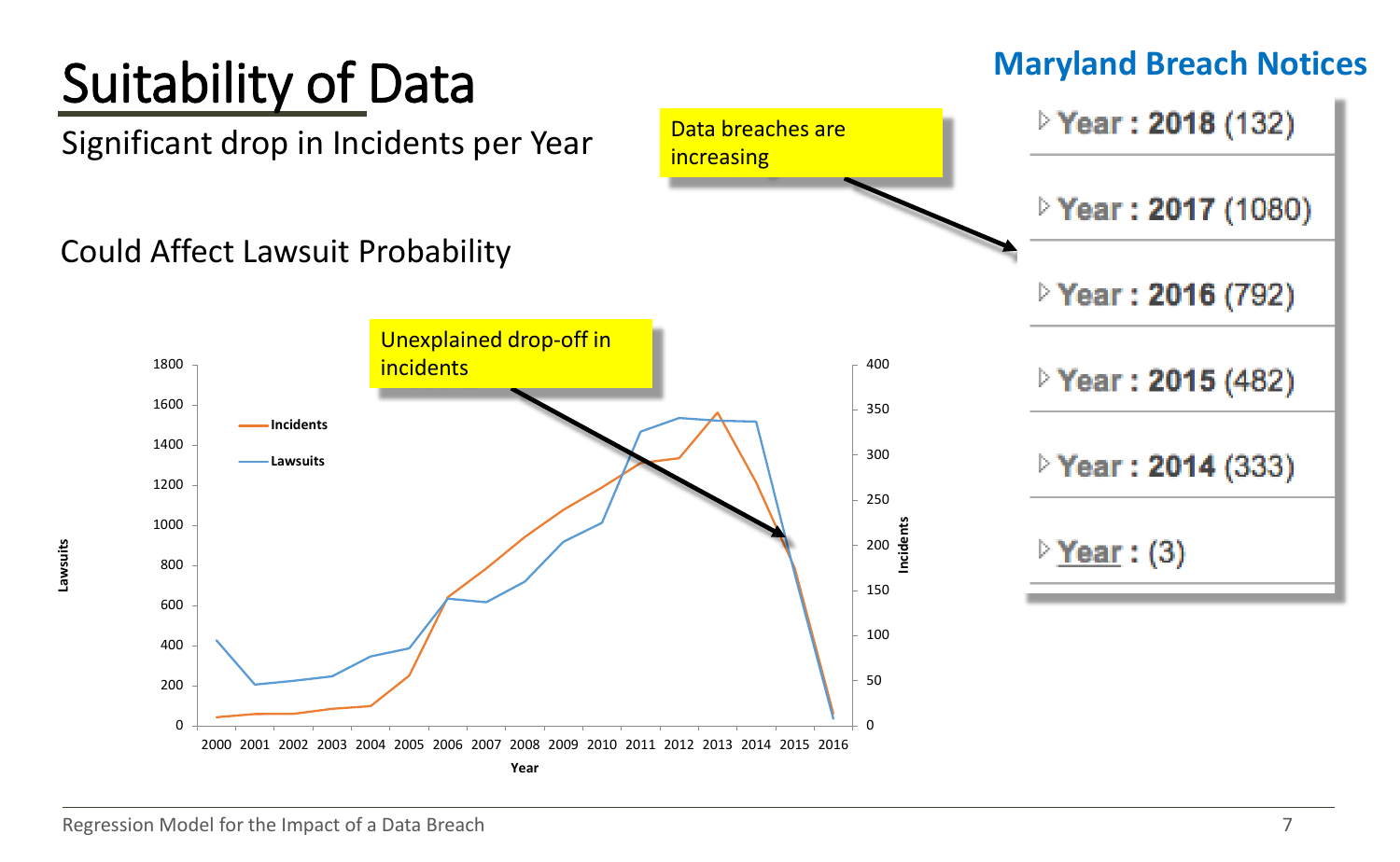# Data Transformation

### Affected Count



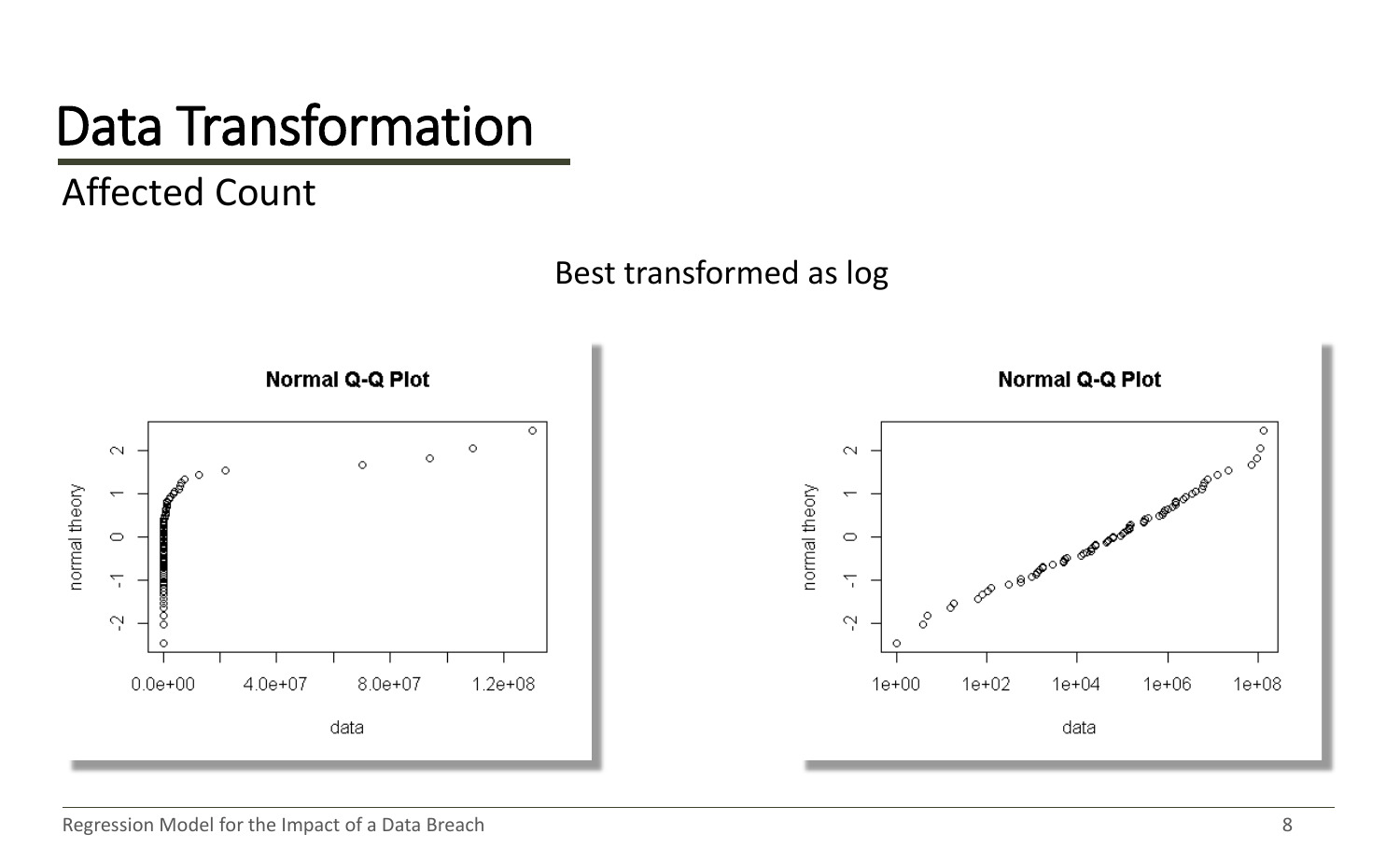# Data Transformation

#### Calculated Total

Best transformed as log

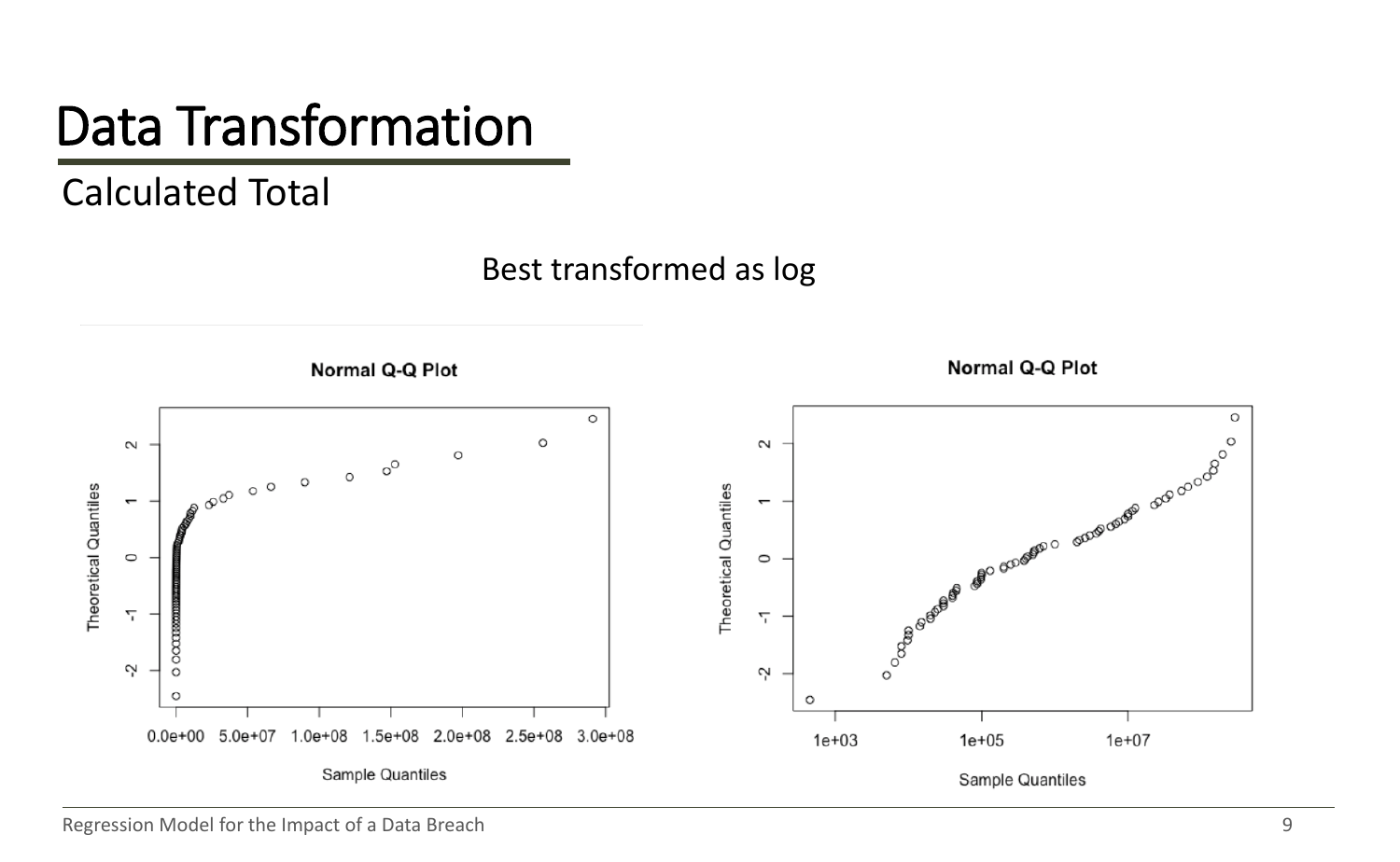# Data Transformation

Lawsuits

#### Best transformed as log

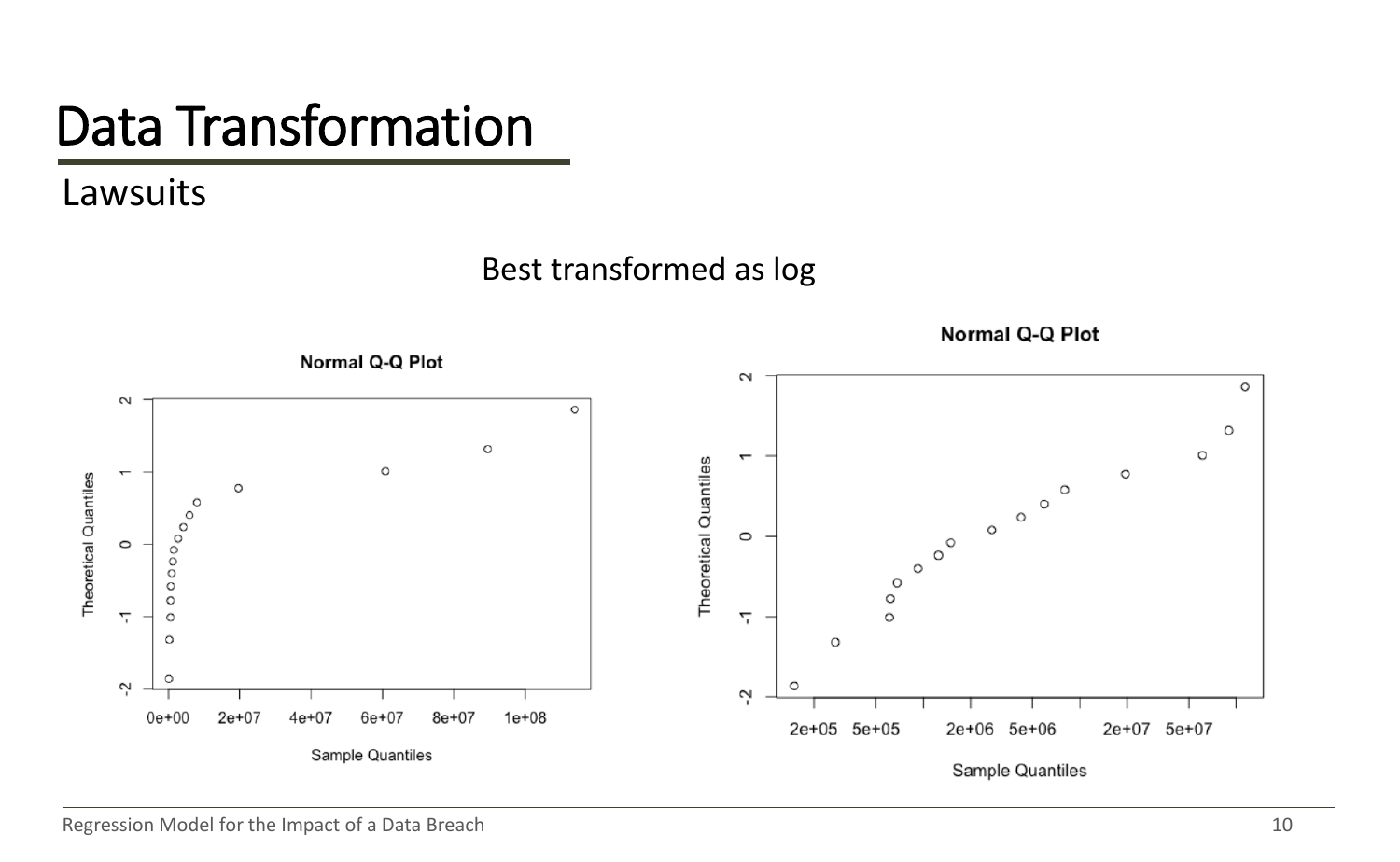# Best Cost Model

### Full Formula

 $Cost = e$ 12−3.6×BrchY−1.4×(IncidentOther)+0.7×ln(1+Lawsuits)+ $\frac{BrchY\times In(Aff)}{2}$ 2

| <b>Variable</b>      | <b>Description</b>                                                                                                                                           | $Pr(>\vert t \vert)$ |
|----------------------|--------------------------------------------------------------------------------------------------------------------------------------------------------------|----------------------|
| <b>BrchY</b>         | Data was breach, leading to 1) notification, 2) call center, 3) privacy<br>insurance, 4) possible lawsuits                                                   | $4.9e-4$             |
| <b>Lawsuits</b>      | Number of lawsuits filed as a result of the data breach.<br>$5.1e-2$                                                                                         |                      |
| <b>Affctd</b>        | Number of people affected by the data breach (number of people with<br>$1.7e-9$<br>exposed PII data)                                                         |                      |
| <b>IncidentOther</b> | Data breach was caused by any the following: Malicious Insider, Lost or<br>Stolen Device or Accident. Data breach was NOT caused by a Malicious<br>Outsider. | $6.0e-3$             |
|                      |                                                                                                                                                              |                      |
|                      | R-Sqrd                                                                                                                                                       | 0.69                 |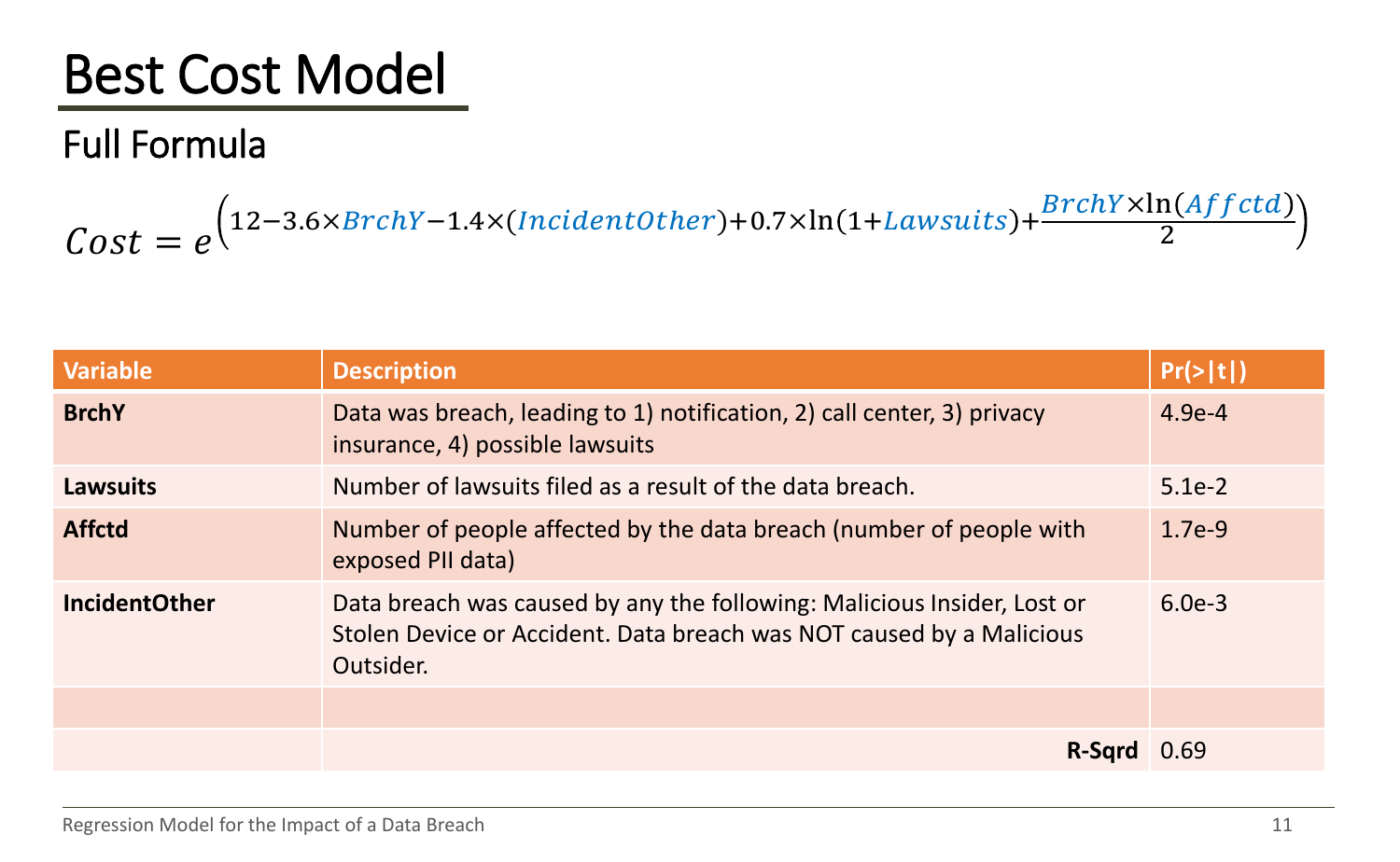## Forecast Accuracy

#### 10 observations from training set, NAICS=52

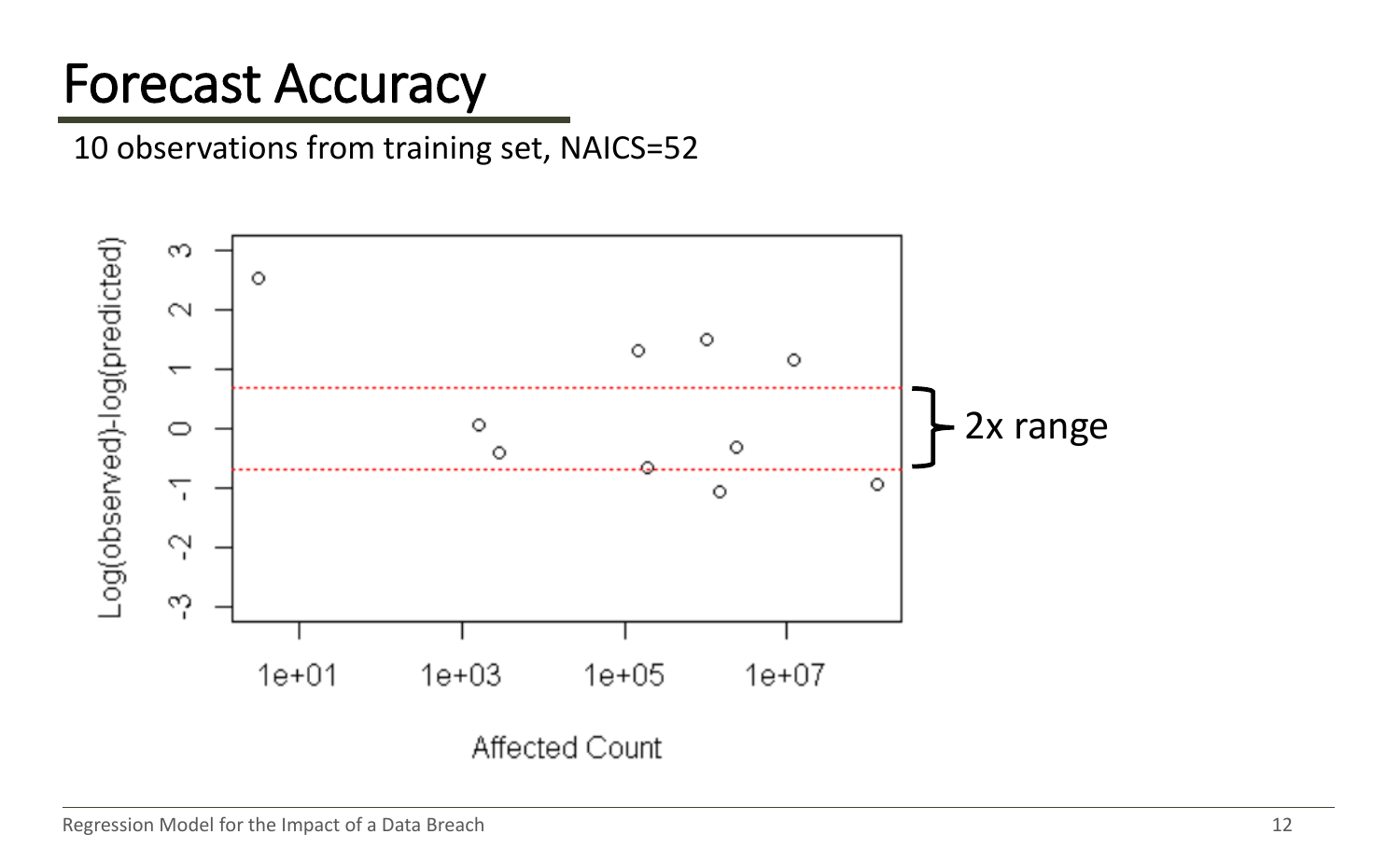# Forecast Accuracy

- 19 Observations found after model development
- Red bars are median costs,
- error bars are 2x range

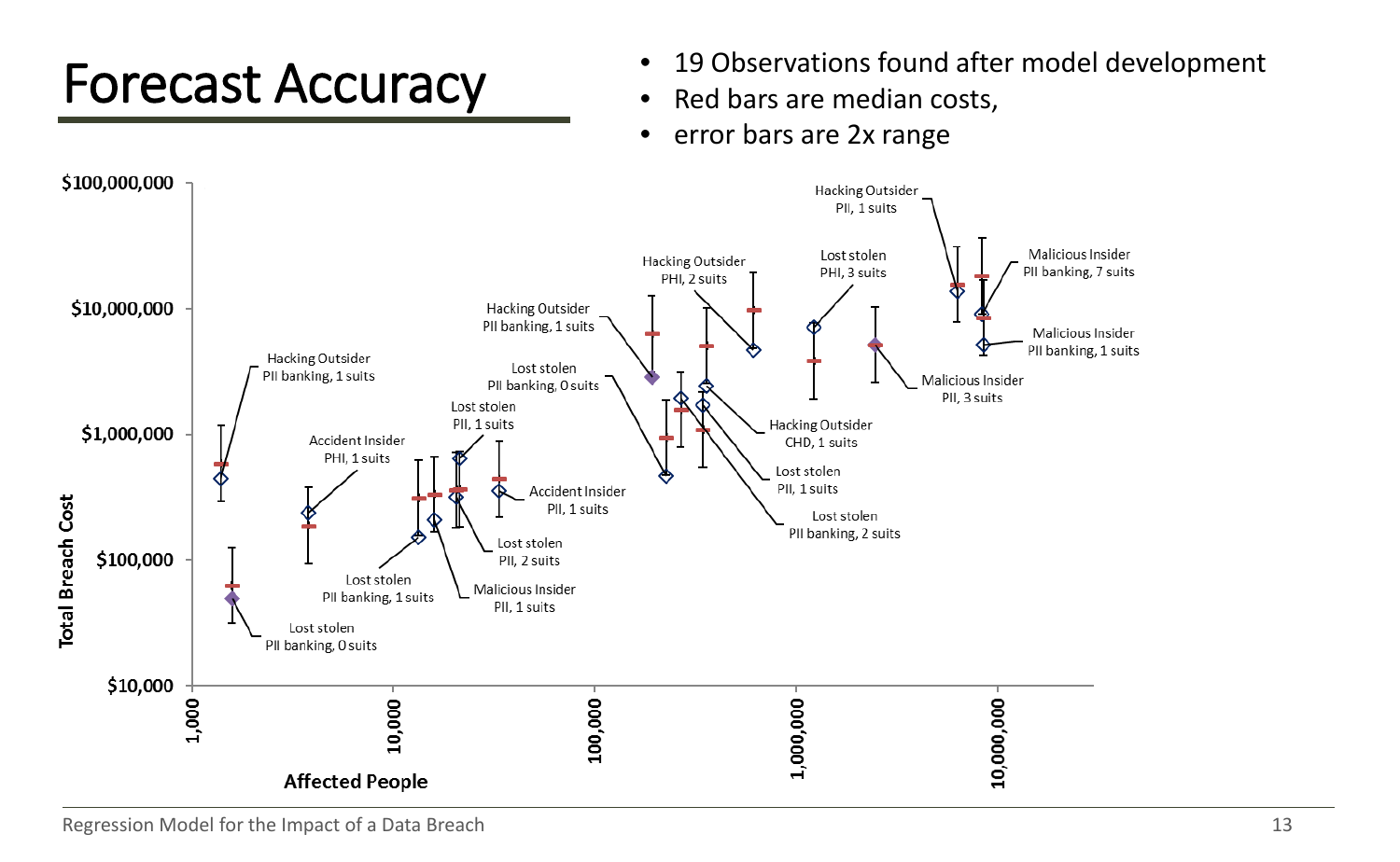- Based upon Variables
- Based upon Confidence Interval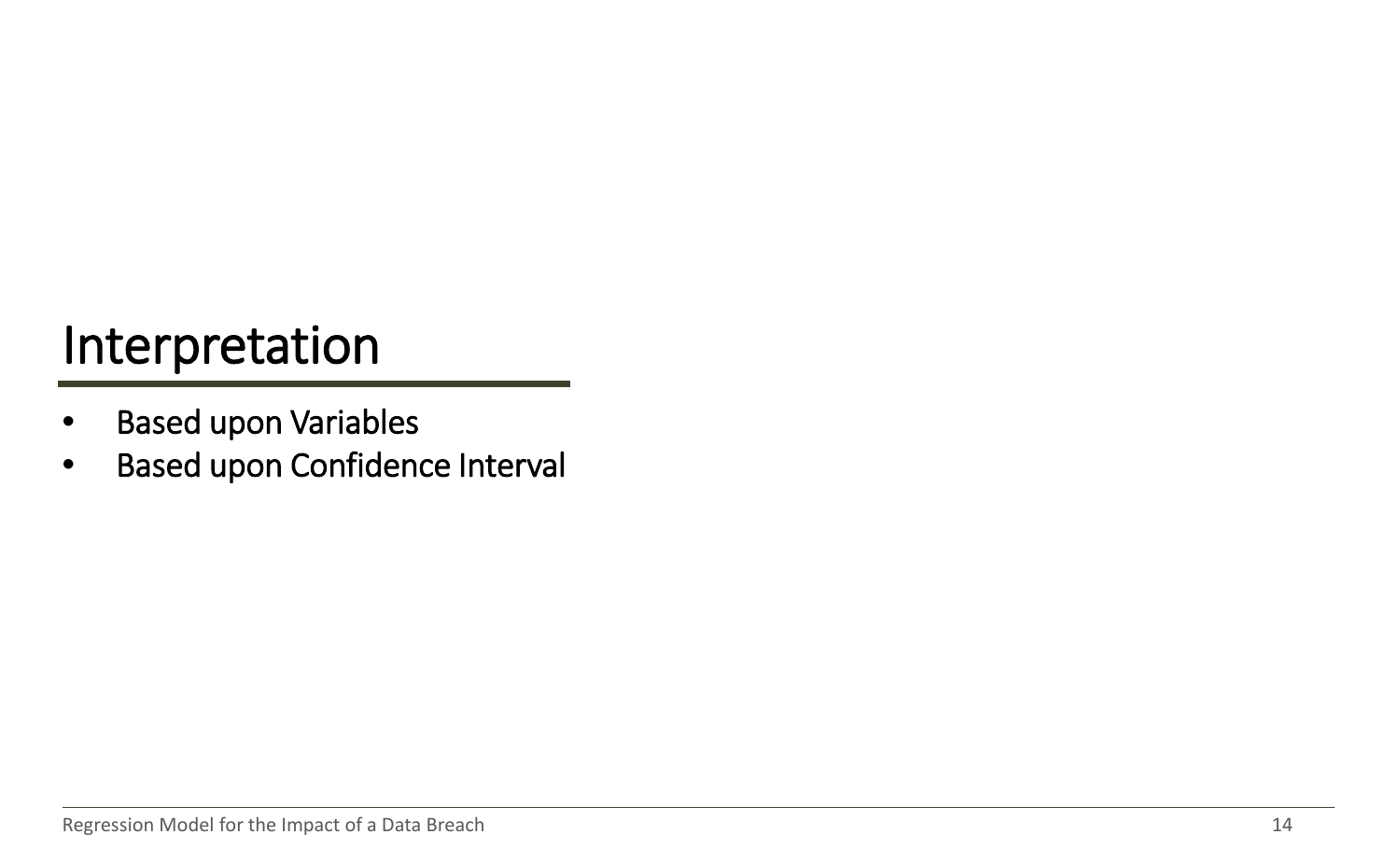#### Condensing of Incident Type Interpretation **Final Model Initially Modeled** Malicious Outsider Malicious Outsider **Other** Malicious Insider Lost/Stolen Accident Investigation Notification Call center Remediation o Business Loss o Damage to credit o Theft of money o Card replacement Business loss; theft of money & goods Credit monitoring & privacy insurance. Fines & settlements Breach Company Public & Other **Mitigate Transfer** via suits The only costs that would be different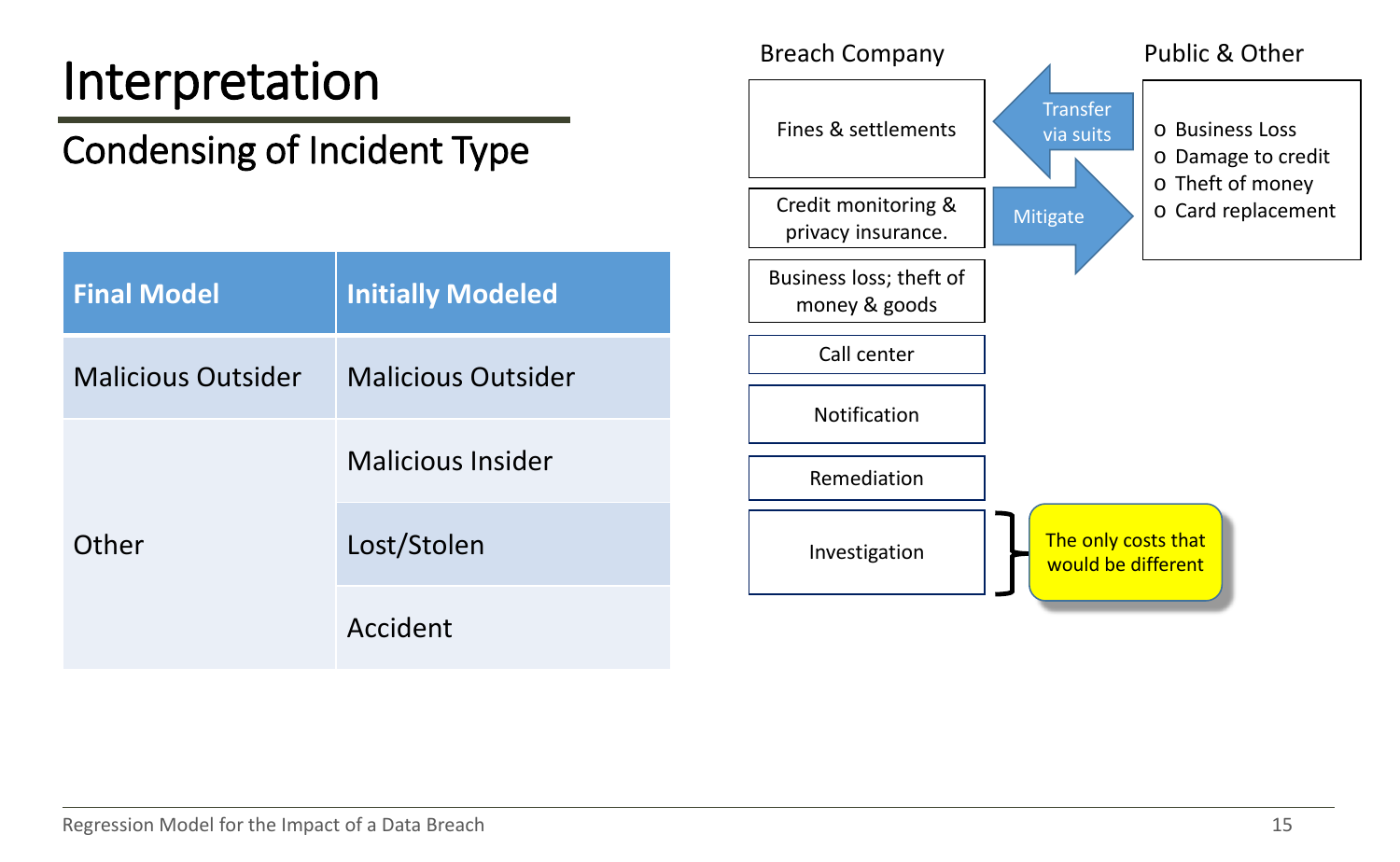### Based upon Variables

#### Breached=Y vs Breached=N

Same cost relationship between MO and Other suggests investigation cost is an importance difference between MO and Other



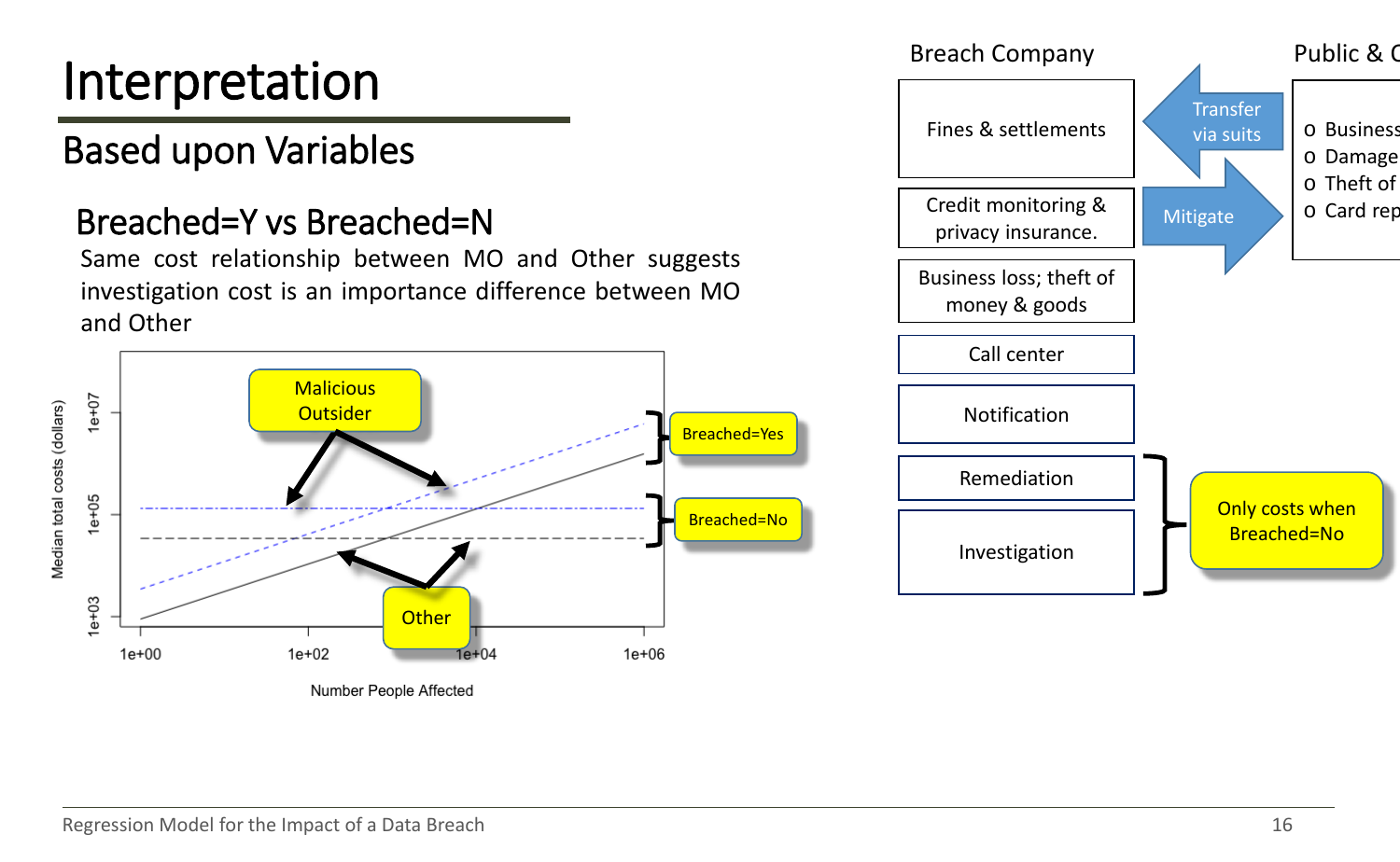### **Overview**

### Breached=Y

- Two types of PII breach:
	- *Malicious Outsider*
	- *Other*
- *Malicious Outsider* is 4x costlier
- Cost increases by sqrt of people affected
- One lawsuit doubles the cost



100

Number People Affected

$$
Cost_{MO} = 4,500 \times (1 + Lawsuits)^{0.7} \times \sqrt{Affected}
$$

 $Cost_{other} = 1,100 \times (1 + Lawsuits)^{0.7} \times \sqrt{Affected}$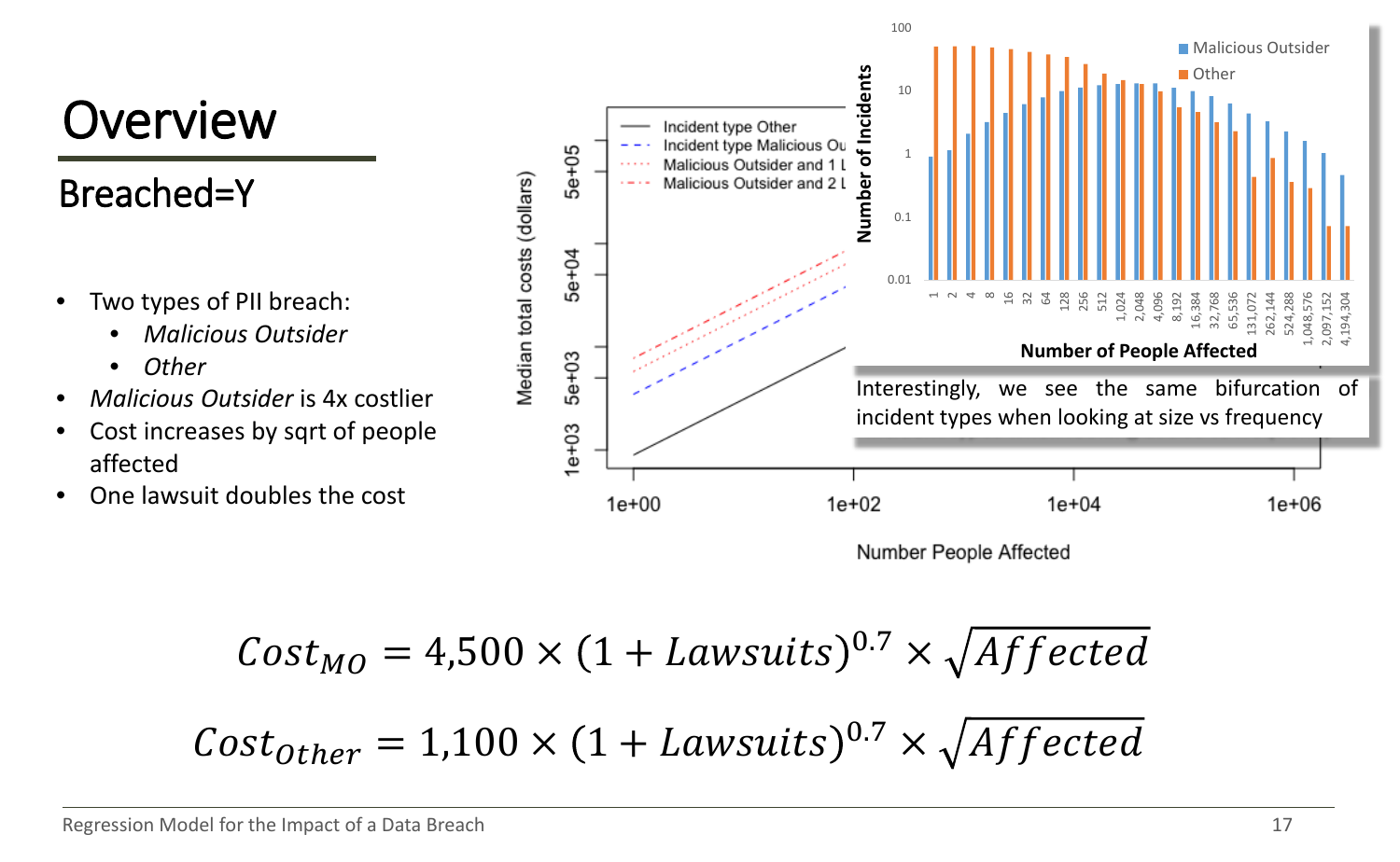### Based upon Variables

| <b>Variable</b>        | Importance       | <b>Interpretation, Guide the Expert</b>                                                                                                                                                                                      |
|------------------------|------------------|------------------------------------------------------------------------------------------------------------------------------------------------------------------------------------------------------------------------------|
| Year                   | Small            | We can draw upon lessons learned from past data breaches.                                                                                                                                                                    |
| NAICS=52               | Small            | We can draw upon lessons learned across industries. Look<br>towards costs that are the same across industries:<br>investigation, notification, credit monitoring, call center                                                |
| Company<br>Demographic | Small            | Suggests reputation damage may be less important                                                                                                                                                                             |
| Data.Breached          | Large            | Consistent with Investigation cost being significant when<br>variable is considered with Incident Type,                                                                                                                      |
| Data Type              | Small            | Suggests damage to customers is small. Look towards costs<br>that are independent of data exposed: investigation,<br>notification, call center.                                                                              |
| Incident Type          | Large            | Consistent with investigation costs being significant.                                                                                                                                                                       |
| <b>Affected Count</b>  | Large,<br>(Sqrt) | Should not use a constant multiplier per person affected since<br>there is efficiency with scale. Don't use record count, use<br>people affected. Consistent with Investigation and Notification<br>costs being major costs. |
| Lawsuits               | Large            | Focus on reducing probability of lawsuits for large data<br>breaches. Most costs will be experienced over several years.                                                                                                     |

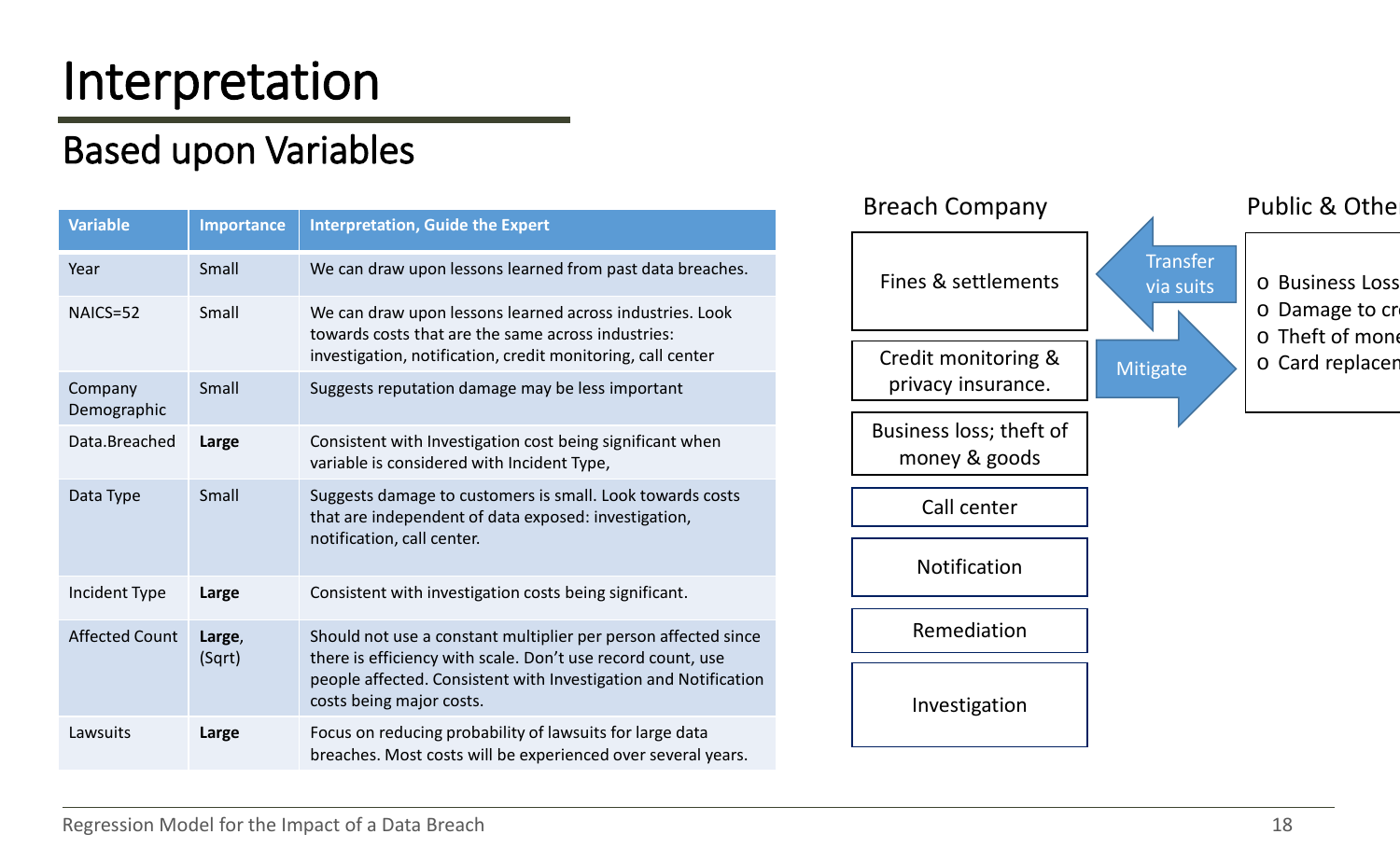### Based upon Confidence Interval

Cost of a Data Breach Affecting 10M People, caused by Malicious Outsider

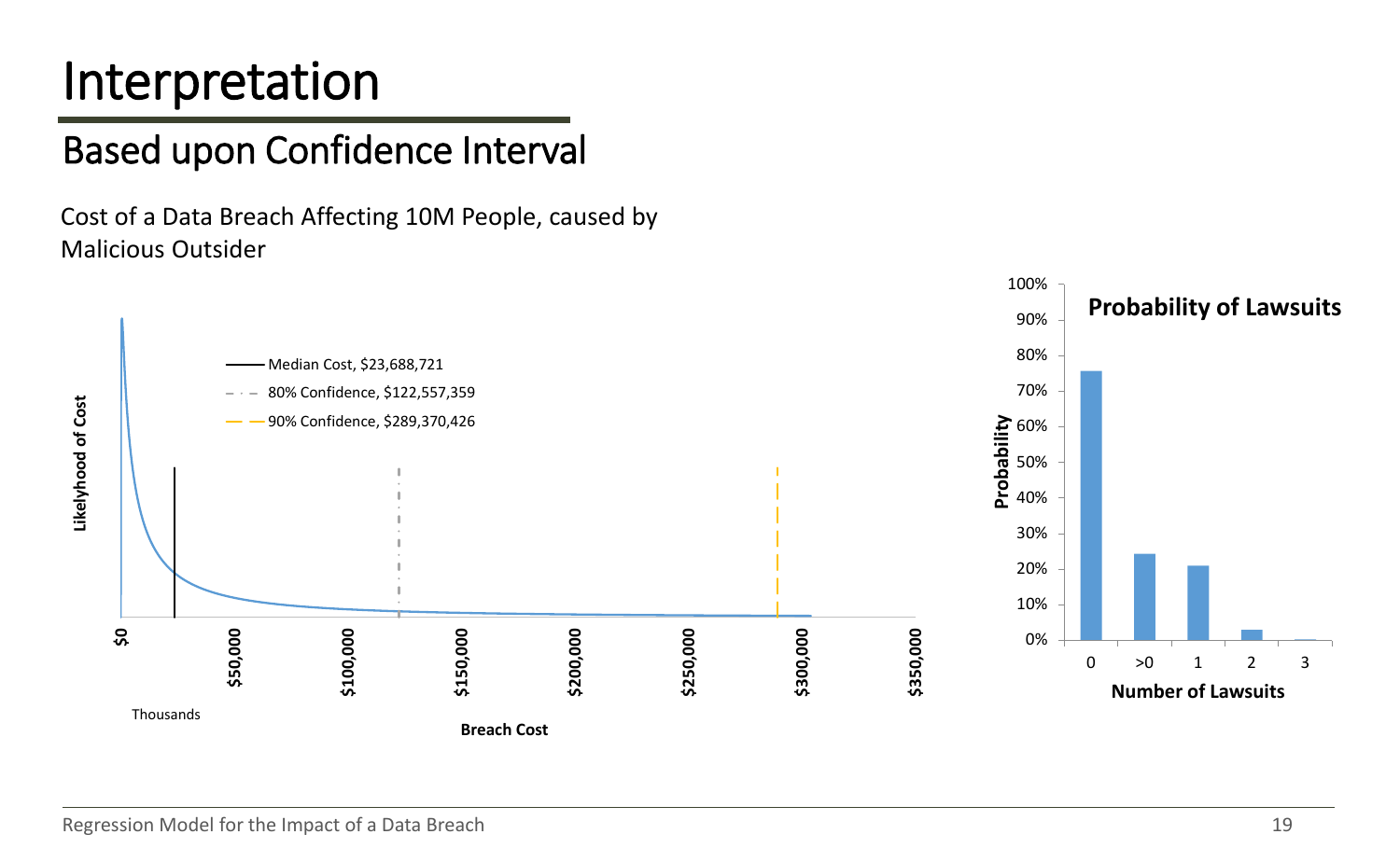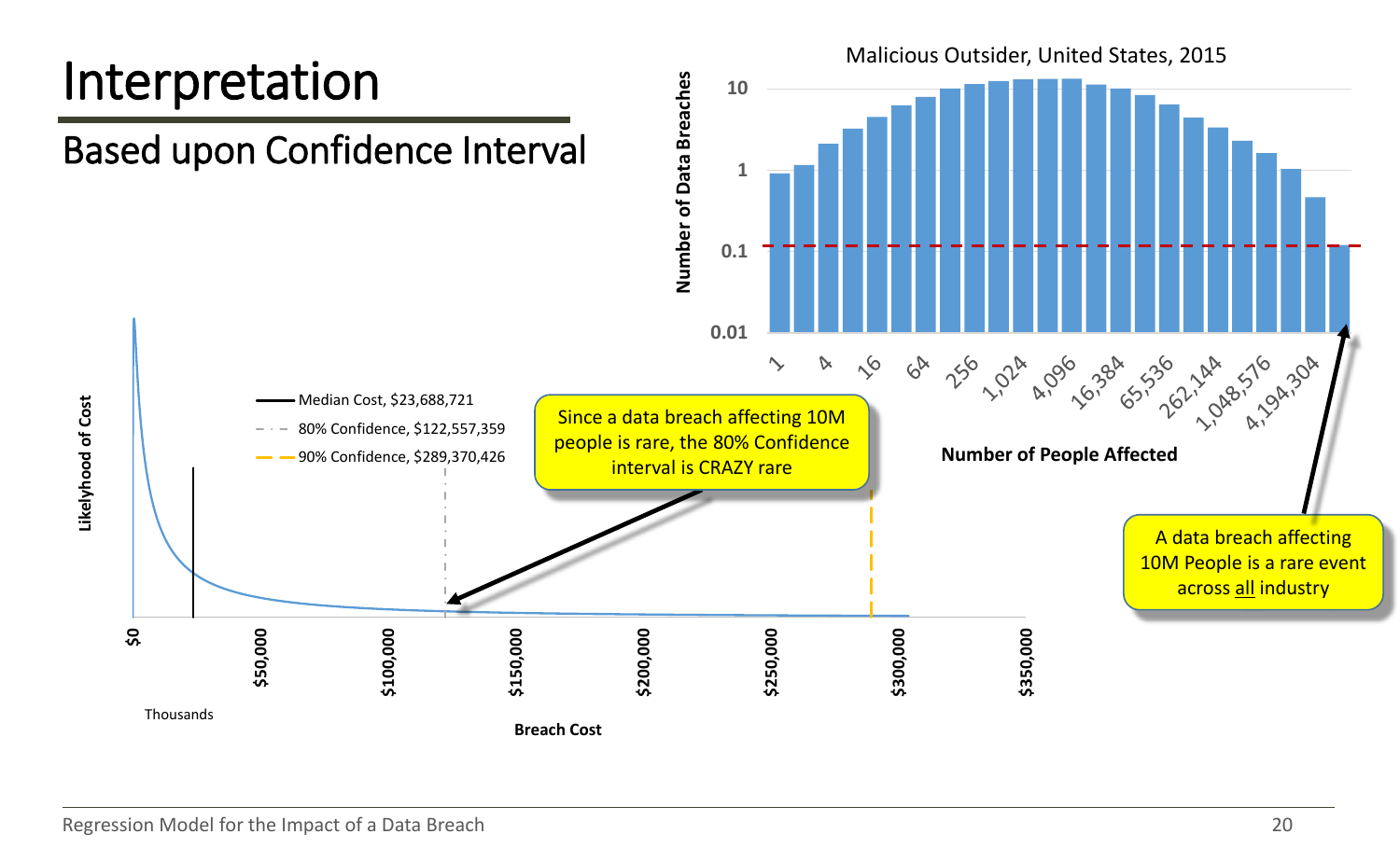### Based upon Confidence Interval

Most costs are within the control of the company and managed as part of the incident response plan



o Busine o Damag  $\circ$  Theft o Card re

Business loss; theft of

Credit monitoring & privacy insurance.

Fines & settlements

Breach Company **Public 8** 

Mitigate

**Transfer** via suits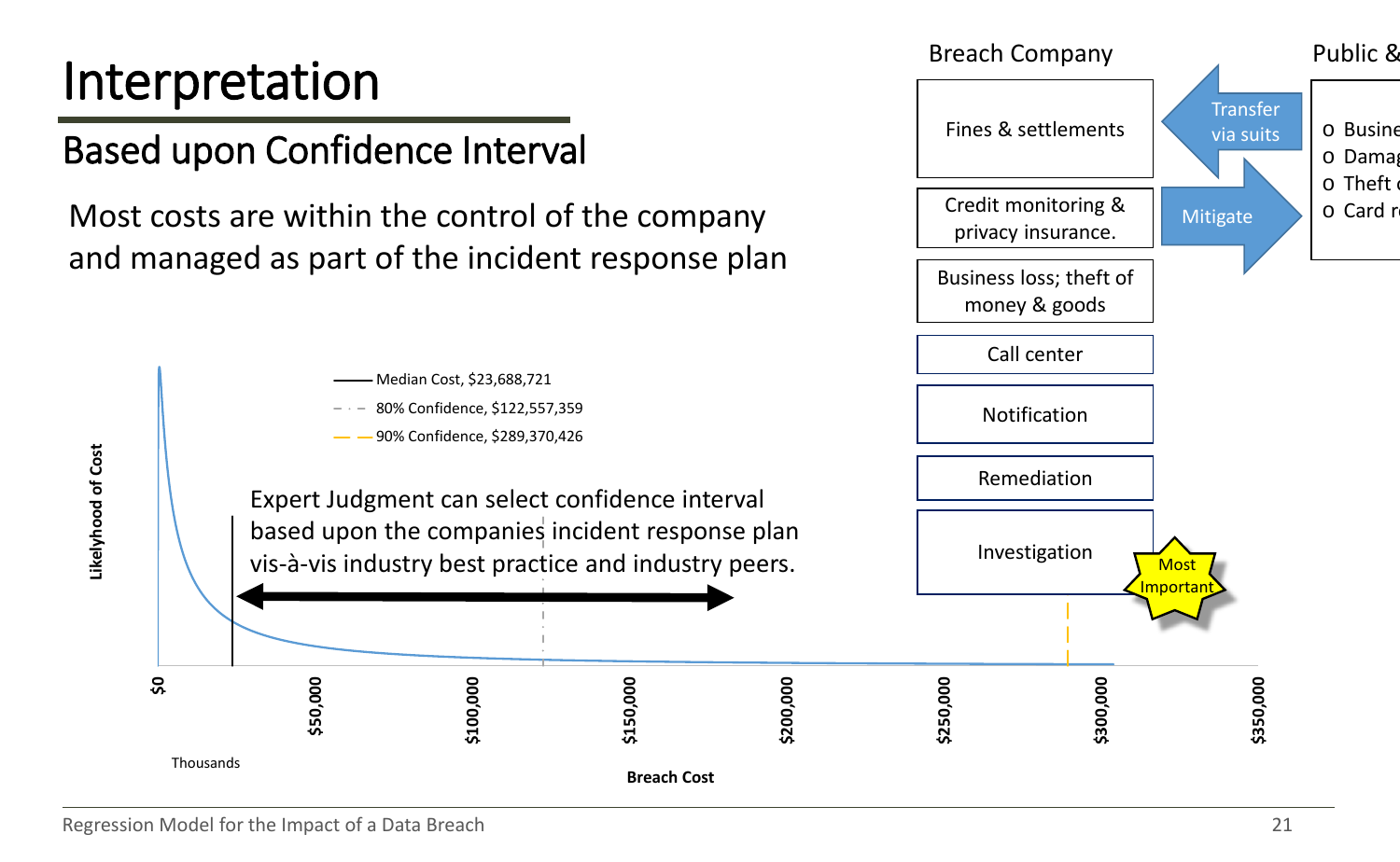Based upon Confidence Interval

#### *Incident Response* **best practice:**

- All access logs turned on
- Access logs saved in a read-only manner
- Access logs saved in a uniform format
- Supporting policies, procedures, training and records
- Tools to aid investigation: Carbon Black, end-point detection and response technology
- Experienced third party evaluation of readiness